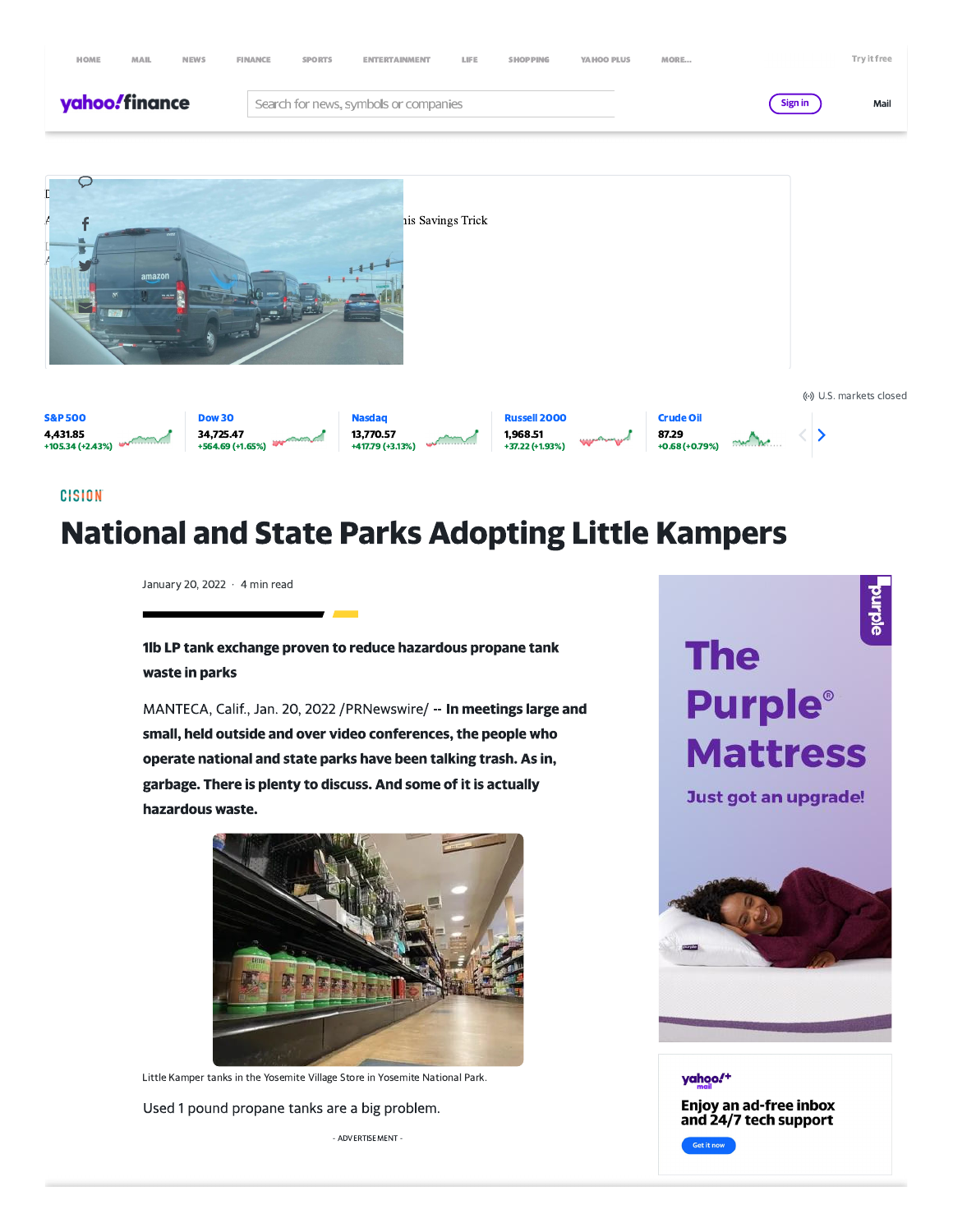Mail

# yahoo!finance

Search for news, symbols or companies

 $\circ$ f

 $\overline{\phantom{0}}$ 

Used propane tanks are a big problem. Car campers discard thousands of the dark green 1lb steel propane tanks used to fuel portable stoves, BBQ's and lanterns. The used tanks are hazardous waste which makes them costly to handle and recycle. This year, in an effort to reduce tank waste and save money, campground stores will offer a sustainable alternative to the disposable tanks. What started in Yosemite National Park will now be available in campground stores from Arizona to Montana and not a moment too soon.

"Yosemite Hospitality is proud to be the first park concessioner to partner with Little Kamper, said Weston Spiegl, vice president of operations for Yosemite Hospitality. "We offer Little Kamper's refillable/portable propane cylinder used by campers at the Village Store and seven other retail locations in Yosemite. Yosemite Hospitality continues to look for ways to support waste reduction at Yosemite National Park, and we are proud to have this product available for park visitors to make a difference in effort to reduce waste."

The program was brought in as a test in 2020 and after two summer seasons, the proof is in the numbers. Little Kamper tanks are rarely discarded in Yosemite.

"When we first spoke with the Yosemite waste stream stakeholders about 1lb propane tanks," explained Josh Simpson of Little Kamper propane, "we heard about safety concerns, environmental problems and the financial impact of tank collection and recycling. Everyone was ready for a new solution, but there was not a lot of hard data to describe the problem. Now we have real data."

The real data comes from a meticulous 2021 audit of the Yosemite fuel cylinder waste stream. Volunteers gathered on a series of Saturday mornings from February 2021 to January 2022 to sort every one of the propane, butane, and isobutane cylinders that had been left in Yosemite National Park. The volunteers separated the tanks by type and by manufacturer so that real numbers could

#### Petrobras estimates that proven 1. reserves reached 9.88 bln boe in 2021

Sign in

- U.S. Treasury weighs alternatives to ID.me after privacy concerns raised
- Autonomy founder Lynch to seek appeal against extradition order
- EU aims to invest billions euros in chip push, EU's Breton says
- **GLOBAL MARKETS-Strong U.S. earnings** lift global equities amid inflation, geopolitical concerns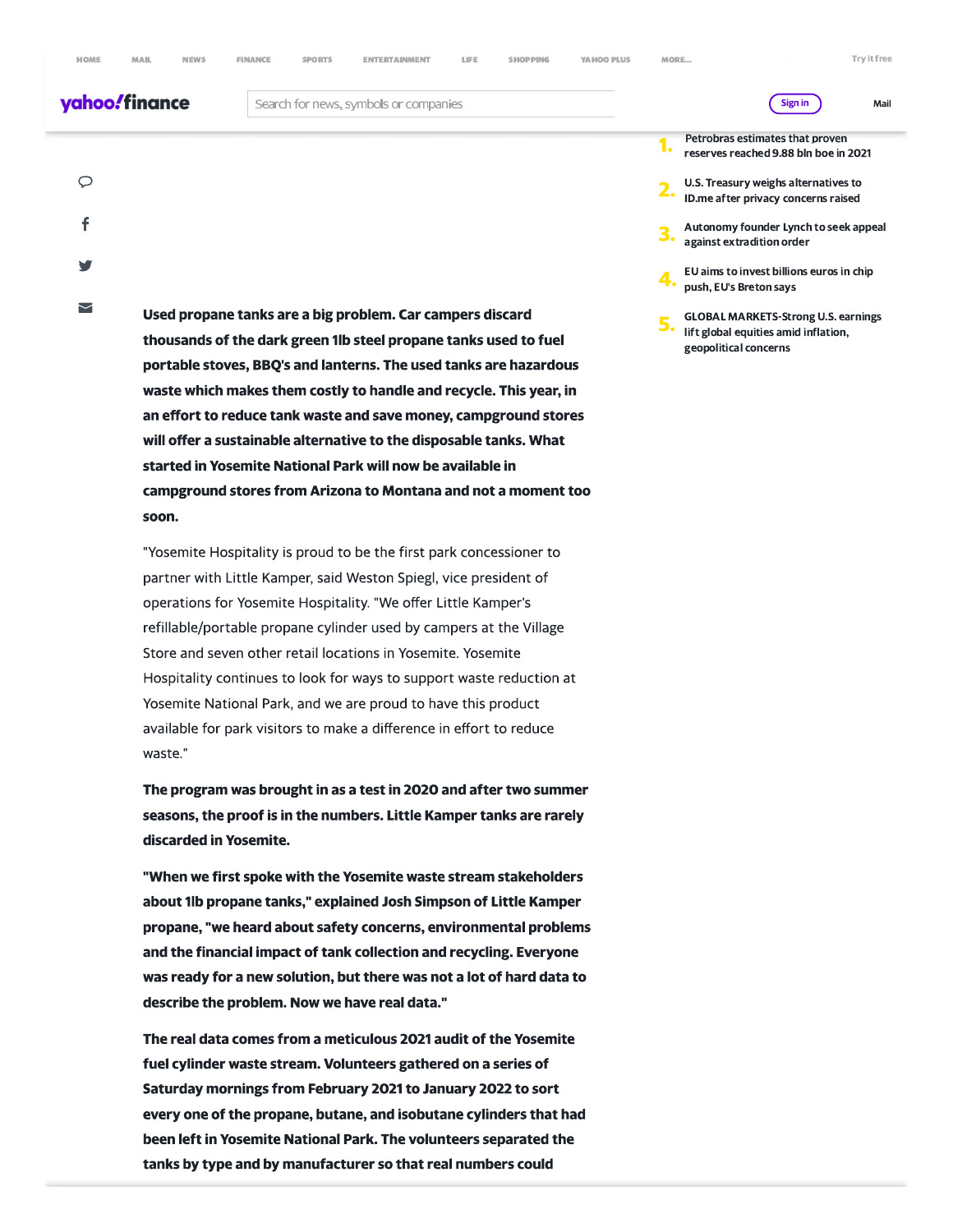$\varphi$ 

f

 $\overline{\phantom{0}}$ 

**NEWS** 

# yahoo!finance

### Search for news, symbols or companies

Sign in

Try it free

Mail

"People who purchase a Little Kamper tank rarely throw them away because the purchase price discourages that choice," offered Simpson. "Over 1,200 Little Kampers were sold in Yosemite National Park in 2021 and only 22 of them were recovered in the waste stream audit. That's a factual data point and it clearly shows the waste-reduction benefits of our exchange program."

That explains why what started with Aramark in Yosemite will now expand to other national and state Parks. Global hospitality company Delaware North will bring the Little Kamper program into its national park retail operations at Grand Canyon, Sequoia & Kings Canyon, and possibly Shenandoah National Parks.

"Delaware North looks forward to offering Little Kamper's reusable propane canister at our retail shops in several parks this season," said Deb Friedel, director of sustainability for Delaware North. "We know that national park visitors will appreciate the opportunity to reduce waste in the parks by using a convenient and effective product that is also sustainable."

Aramark is expanding their Little Kamper program to reduce waste at Lake Powell and Crater Lake National Park. State park campground operators in California will sell and exchange Little Kamper tanks in campgrounds from the Pacific Coast to the Sierra Nevada Mountains. The bright green Little Kamper tanks will gradually become common on campground picnic tables, without making a significant impact in the campground waste stream.

Reducing propane tank waste is now a realistic goal, and it starts when Little Kamper tank exchange is available in popular destinations like Yosemite and the Grand Canyon. Campground concessionaires expect that visitors who prefer eco-friendly products will see the Little Kamper tank exchange program as a helpful way to reduce waste.

With more consumers looking for sustainable products and more people visiting national and state parks with a desire to recreate outdoors, the Little Kamper appears to be arriving right on time.